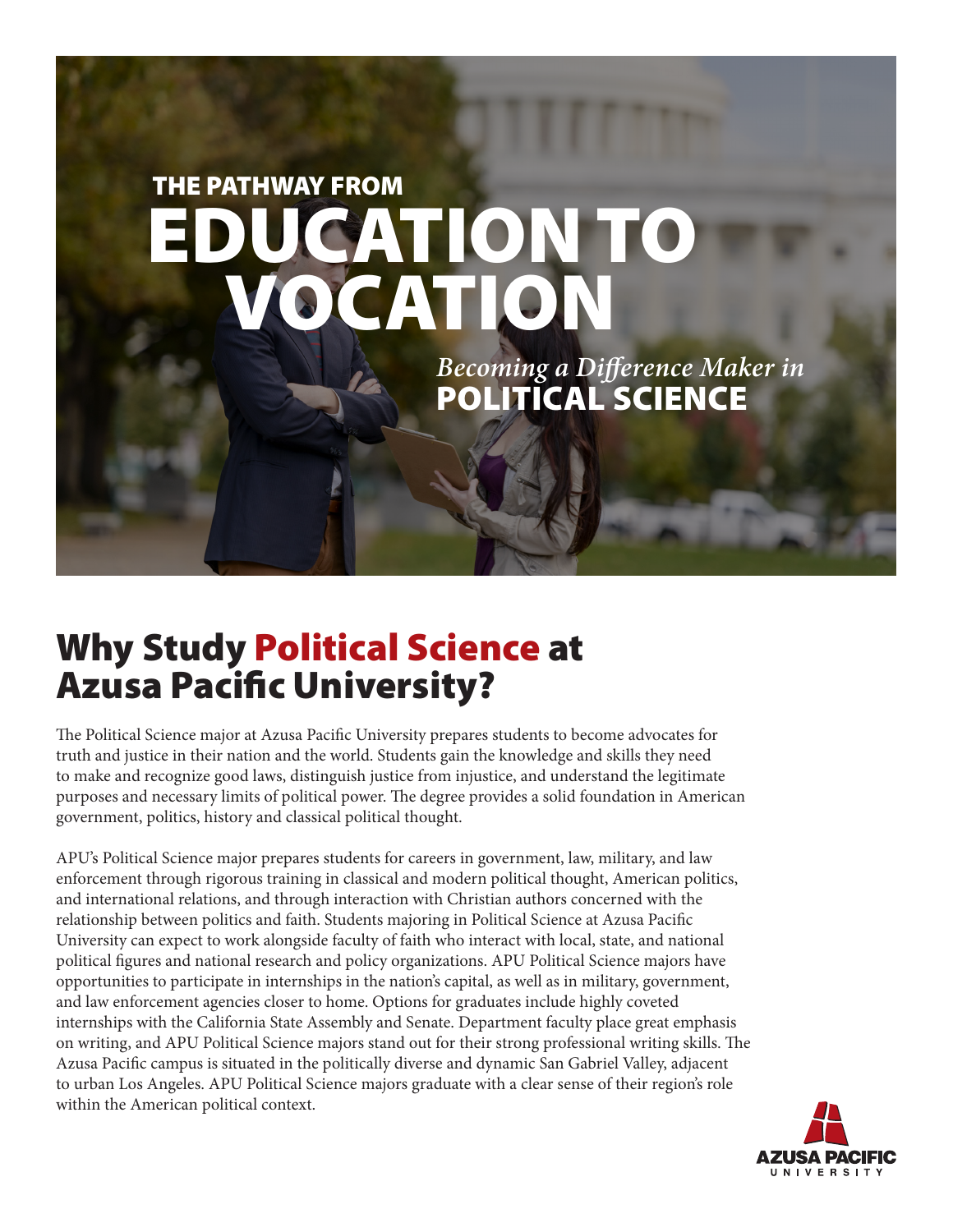## YOU MIGHT CONSIDER A POLITICAL SCIENCE MAJOR IF YOU:

- Appreciate clear, cogent argument and persuasive rhetoric
- Think critically, rationally, and creatively
- Possess and develop strong research skills
- Continue to develop your strong writing and verbal communication skills
- Enjoy learning American history and the American legal system
- Enjoy resolving problems in evolving work environments
- Engage in cross-cultural communication
- Plan, organize, and prioritize your work
- Work well with others and work under pressure
- Set and formulate goals and objectives
- Enjoy research on local, state, national, and international political problems



**STUART ANDERSON '05** Public Information Officer Office of the Tulare County District Attorney

Stuart received his M.A. in International Relations at Fresno State while interning for Congressman Devin Nunes. Afterward, he worked as Senior Field Representative for Assemblywoman Connie Conway and is now Public Information Officer for Tulare County District Attorney Tim Ward.

*"Love one another, think critically, and live with integrity."*



**LAURA HOCK '05** Research FlexTime Attorney Littler Mendelson

Laura had the opportunity to study for a semester in Washington, D.C. and intern with the Department of Homeland Security. She then went on to receive her J.D. at Pepperdine University.

*"Take advantage of opportunities to expand your horizons, even when they are outside your comfort zone."*

## POLITICAL SCIENCE MAJORS ARE PREPARED FOR:

- Working in any and every career
- Acquiring and using knowledge needed by citizens and political leaders
- Writing and speaking well, thinking critically, and judging wisely
- Distinguishing justice from injustice
- Supporting and defending good government and rule of law
- Distinguishing legitimate purposes and necessary limits of government
- Assessing historical perspective in making judgments in the present
- Comprehending human possibilities and limits
- Pursuing careers calling for clear, cogent reasoning
- Assessing and critiquing political ideas from other cultures and times
- Teaching government and social science disciplines
- Promoting and developing intellectual curiosity in themselves and others
- Promoting and developing appreciation for good government, citizenship, and rule of law in their community and nation

## GRADUATES IN POLITICAL SCIENCE WORK AS:

- Elected or appointed officials in local, state, or federal government
- Professional researchers and writers for elected officials
- Intelligence Analysts
- Policy Analysts/Technical Writers
- Lawyers/Paralegals
- Military Officers
- Law enforcement officers
- Campaign Managers/Political Consultants
- Journalists/Media Specialists

*\*Many of these careers may require additional training and/or graduate education*



**ROBERT ALT '98** President & CEO The Buckeye Institute

Before founding The Buckeye Institute, Robert's career path involved clerking for a judge, serving as an embedded war correspondent, teaching law, and working with a U.S. Attorney General. He has also published several articles in influential papers such as The Wall Street Journal and U.S. News & World Report.

*"A Christian-based college education challenges you to consider the moral implications of policies."*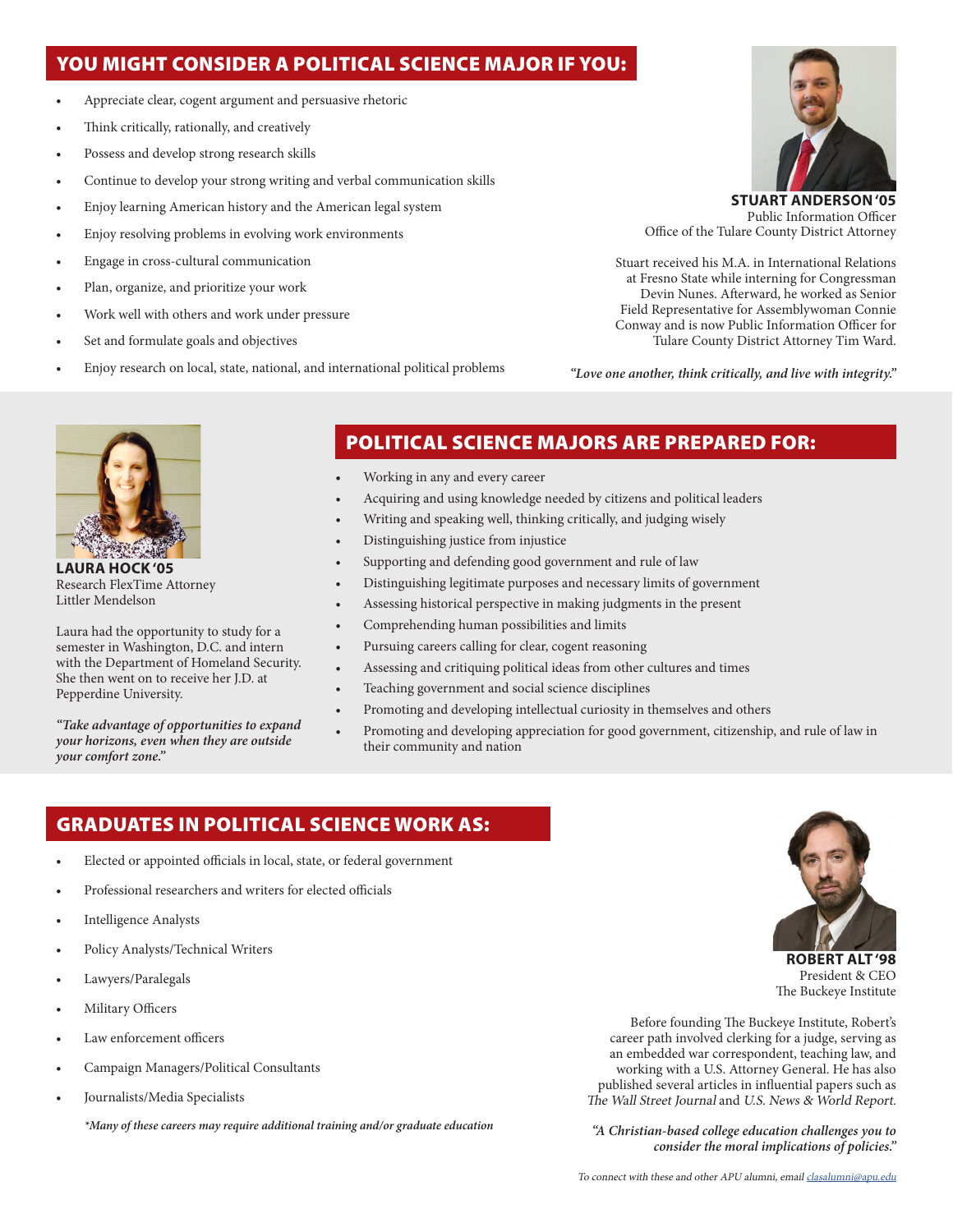## **STEPS TO TAKE AS A MAJOR IN**

## **POLITICAL SCIENCE OPTIONS TO EXPLORE AROUND APU**

## BE CALLED. EXPLORE. DEFINE. RESEARCH. LEARN.

- **TAKE INTRODUCTION TO AMERICAN GOVERNMENT (POLI 150)** Deepen your understanding of the principles and practices of American government on the local, state, and national levels, and how they apply to current political debates.
- **TAKE INTRODUCTION TO POLITICS (POLI 160)** Consider together with faculty and student colleagues the great political questions that connect us over time to the earliest human civilizations.
- **TAKE INTRODUCTION TO INTERNATIONAL RELATIONS (POLI 180)** Understand how the world's nations interact with each other through trade, diplomacy, and matters of national security, and how foreign policies are forged in the U.S. and the West, as well as in Latin America, Asia, Africa, and the Middle East.
- **LEARN HOW TO APPLY YOUR STRENGTHS WITHIN YOUR ACADEMICS, LIFE, AND CAREER** Meet with a Career Consultant\* or Strengths Mentor.
- **CONSIDER CAREER OPTIONS FOR YOUR MAJOR** Meet with a Career Consultant\* or your faculty advisor to explore and discuss requirements for your career options.

## BE PREPARED. IDENTIFY. STRENGTHEN. PRACTICE.

#### • **DEVELOP YOUR WRITING SKILLS** Required of all Political Science majors during their Sophomore year, Research and Writing (POLI 300) includes disciplinespecific writing components such as resume-writing, formal correspondence, etc.

• **SECURE AN INTERNSHIP**

An internship—Political Science Practicum (POLI 399)—allows the student to make and build relationships with established leaders in such fields as law, government, and law enforcement, as well as to work alongside peers interested in careers in these fields. Students anticipating future employment at the federal level are encouraged to participate in a summer internship in Washington, D.C., or intern during the Best Semester program in the nation's capital city.

**IF YOU'RE INTERESTED IN GRADUATE-LEVEL EDUCATION** Meet with professors and the Center for Career and Calling to narrow your choices and apply.

- **RECEIVE FEEDBACK ON YOUR INTERVIEWING ABILITIES** Complete a Mock Interview with a Career Consultant\*
- **CREATE A RESUME TO APPLY FOR AN INTERNSHIP** Meet with a Career Consultant\* to review your resume and cover letter. Run them by your professors, too.
- **GROW YOUR SKILLS IN AN ON CAMPUS JOB OR STUDENT LEADERSHIP POSITION** Talk to Student Employment or Student Life about the available opportunities.
- **VOLUNTEER LOCALLY AND GLOBALLY TO SHAPE YOUR PERSPECTIVE** Talk to the Center for Student Action about how you can serve.
- **GAIN KNOWLEDGE ABOUT YOUR CAREER OPTIONS** Do informational interviews or go to a career-related event to learn more about your career, degree, and experience requirements.

### BE CONNECTED. JOIN. NETWORK. BE ACTIVE.

- **ATTEND SPECIAL LECTURES AND OTHER CAREER EVENTS** The department sponsors several lectures each year; attend and participate.
- **CONNECT WITH PROFESSIONALS** With faculty advice, intentionally seek out and meet professionals (alumni and others) willing to explain the nature of their work and life experiences.
- **REQUEST AN INFORMATIONAL INTERVIEW** Talk with a professional in the field you're interested in pursuing. Prepare ten questions about the field. Learn about their perspectives on the profession.
- **TALK TO ALUMNI FROM YOUR MAJOR** Join APUConnect.com and start reaching out. You can also email [clasalumni@apu.edu](mailto:clasoffice%40apu.edu?subject=Connect%20me%20with%20APU%20alumni)<sup>+</sup> for help connecting with alumni.
- **GET ACTIVE ON LINKEDIN** Meet with a Career Consultant\* to review your profile and learn how to use LinkedIn.
- **ATTEND CAREER-RELATED EVENTS** Keep an eye out for career events related to your major or that are happening around campus.
- **HAVE LETTERS OF RECOMMENDATION ON HAND** Request them from professors and advisors at least a month before due.

\* Visit [apucareer.youcanbook.me/ t](http://apucareer.youcanbook.me/)o make an appointment with a Career Consultant <sup>+</sup> Use subject line: Connect me with APU alumni